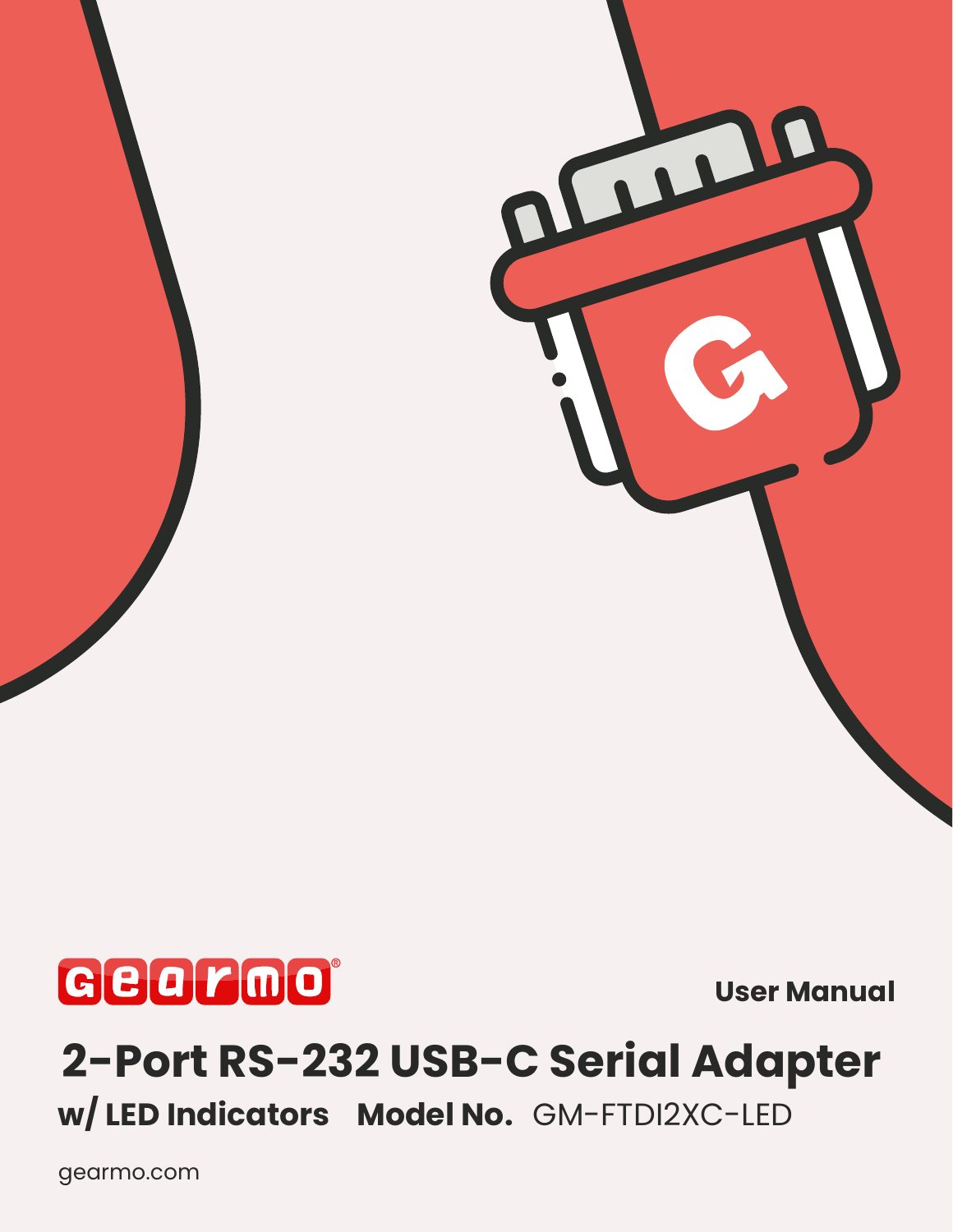### **Contents**

| - Summary                                 |   |
|-------------------------------------------|---|
| - Functions                               |   |
| - Hardware Installation & Application     |   |
| - Performance Parameters                  |   |
| - Connector & Signal                      |   |
| - RXD TXD LED Array                       | 3 |
| - Product Dimensions & Connection Diagram | 3 |
| - USB to RS-232 Communication             |   |
| - Faults & Troubleshooting                |   |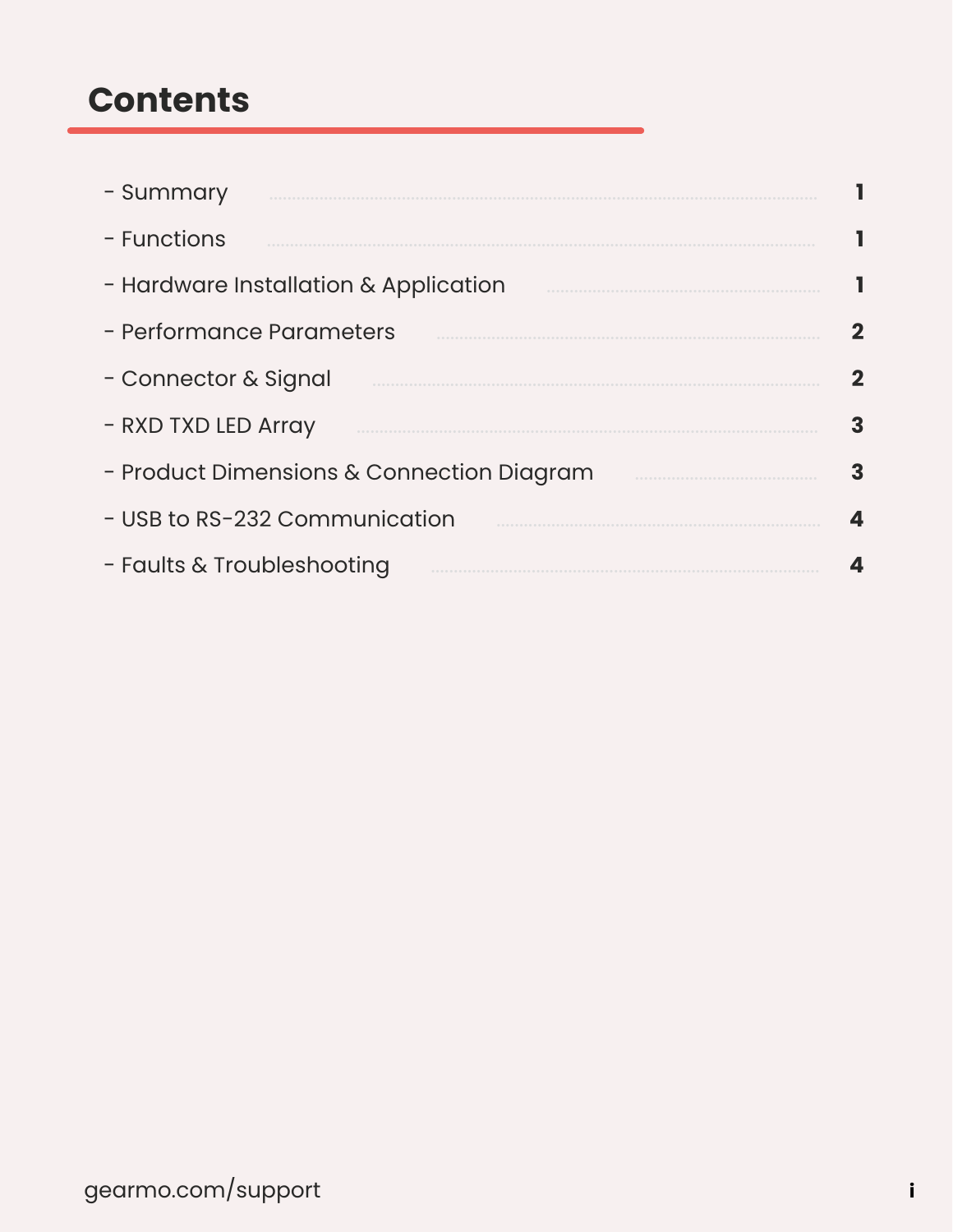# **Summary**

 With this professional 2 port RS232 to USB-C FTDI chip adapter with RX and TX Status LEDs you can easily add 2 standard serial ports to your desktop, laptop or other mobile device. This device also offers protection against static electricity, high voltage spikes and other dangerous electrical shocks which can damage your equipment or data signaling.

**The [GM-FTDI2X](https://www.gearmo.com/shop/2-port-usb-c-to-serial-adapter-with-rx-tx-led-indicators)C-LED** 2 Port RS-232 USB-C to Serial Adapter is compatible with most GPS and PDA devices such as Garmin, Magellan, and Palm. Office equipment such as modems, printers, scanners, and digital cameras are also compatible. With protection against static electricity and surges up to 15KV, the Professional 2 Port RS232 USB-C to Serial converter cable gives you reliable data transfers and protects the converter and your equipment from damage due to over voltages.

**D** The USB-C Plug and Play feature allows easy installation and requires no configuration for IRQ, DMA, or I/O port resources. Just like most of our other converters, this adapter is using the high quality FTDI chip which makes it fully compatible with all versions of Windows, Linux, and Mac.

# **Functions**

**[GM-FTDI2X](https://www.gearmo.com/shop/2-port-usb-c-to-serial-adapter-with-rx-tx-led-indicators)C-LED** interface converter supports the following communication mode: **1.** Point-to-point communication mode.

# **Hardware Installation & Application**

Read the user manual carefully before installing the **[GM-FTDI2X](https://www.gearmo.com/shop/2-port-usb-c-to-serial-adapter-with-rx-tx-led-indicators)C-LED** interface converter. Put the signal cable of the equipment into the USB socket. USB/DB9 male connectors are adopted for input/output interface connection for this product.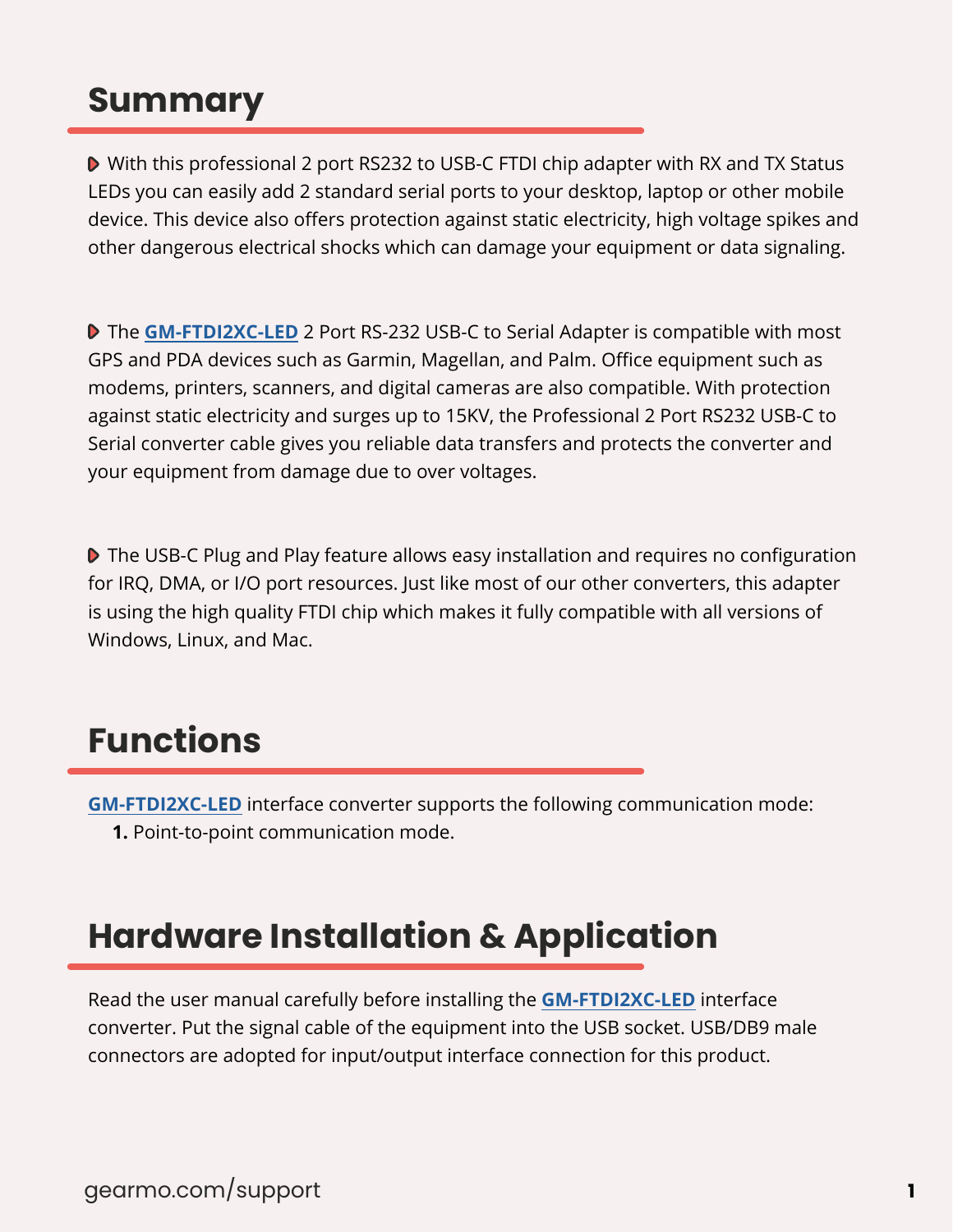### **Performance Parameters**

- **1.** Standards: Conforming to USB V1.1, 1.0 and 2.0 and EIA RS-232.
- **2.** USB-C Reversible Design
- **3.** RS-232 signals: DCD, RXD, TXD, DTR, GND, DSR, RTS, CTS, RI
- **4.** Working mode: Asynchronous point-to-point mode.

**5.** Direction control: Adoption of automatic data stream control for automatic recognition and control of data transmission direction.

**6.** Baud rate: 300-921.6Kbps, automatically detection of the transmission rate of the serial interface signal.

- **7.** Transmission Distance: 5 Meters for RS-232 and less than 5 Meters for USB.
- **8.** Interface Protection: +-15KV electrostatic protection.
- **9.** Interface Forms: B interface female connector and DB9 male connector for USB.
- **10.** Signal Indication: 9 indicator lights for Power (PWR), Send (TXD), and Receive (RXD).
- **11.** Transmission media: twisted-pair cable or shielded cable.
- **12.** Dimensions: 1500mm x 36mm x 16mm
- **13.** Working environment: -40°C to 85°C, relative humidity of 5% to 95%
- **14.** Supports Win98, 2000, 2003, 2008, XP, Vista, 7, 8, 10, CE, Mac, Linux.

# **Connector & Signals**

#### **1.** Pin assignment of RS-232C

| <b>DB9M (PIN)</b>       | <b>RS-232C</b>            |
|-------------------------|---------------------------|
|                         | Data Carrier Detect (DCD) |
| $\overline{2}$          | Receive Data SIN (RXD)    |
| 3                       | Transmit Data SOUT (TXD)  |
| $\overline{\mathbf{4}}$ | Data Terminal Ready (DTR) |
| 5                       | Signal Ground (GND)       |
| 6                       | Data Set Ready (DSD)      |
| $\overline{7}$          | Request to Send (RTS)     |
| 8                       | Clear to Send (CTS)       |
| 9                       | Ring Indicator (RI)       |

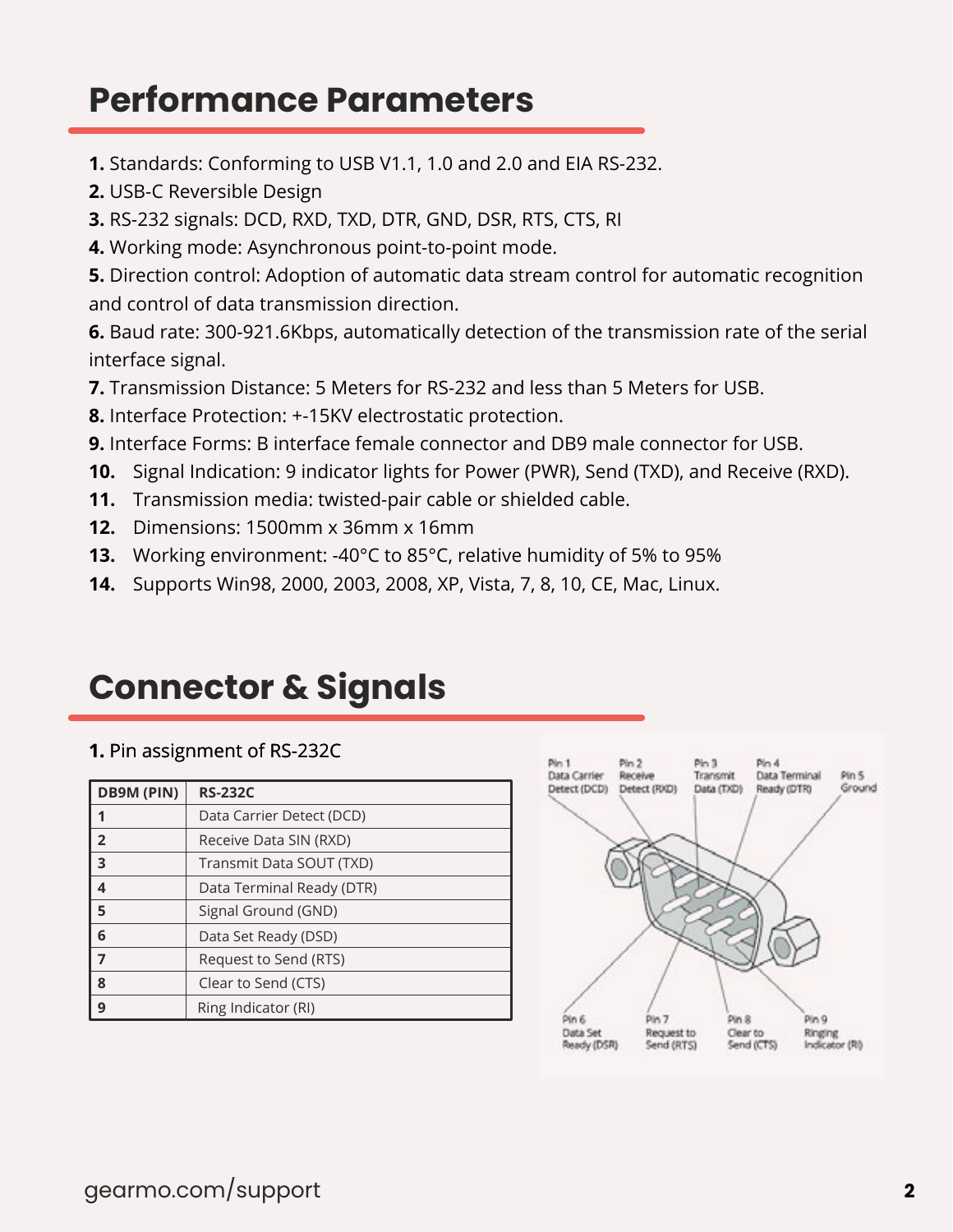# **RXD TXD LED Array**



# **Product Dimension & Connection Diagram**



- **2.** Filter magnetic ring
- **3.** Screened black standard USB 2.0 cable
- **4.** Aesthetic shell (black) with LED Array
- **5.** Standard DB9 male connector
- **6.** Master chip of FTDI company in England